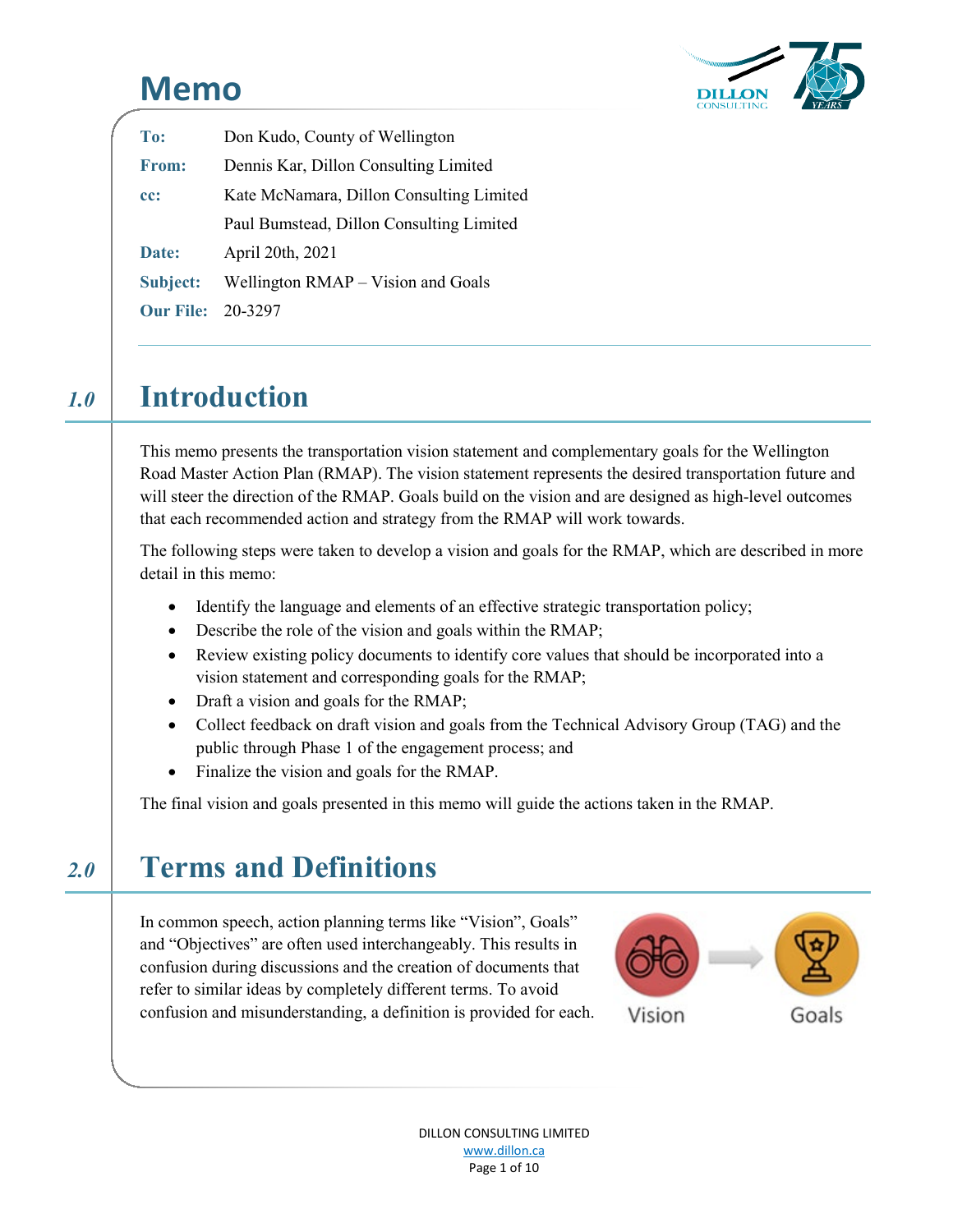## *2.1* **Vision**

A vision is a statement of the desired future state. It governs the direction of all future efforts. A clearly stated vision statement belongs in overarching strategic documents such as Official Plans (OPs) and the RMAP.

Examples of vision statements include:

- *By 2050, transportation of people and goods in the County will be fully sustainable; and*
- *Residents and visitors to the County will always be able to get to any destination of their choice without a risk to their safety.*

Note that powerful vision statements directly reflect the community's values, which are the top priorities and core beliefs. The desired future is typically a state where all of the values are upheld and fully realized. Examples of values include:

- *Safety;*
- *Efficiency;*
- *Sustainability;*
- *Environmental-Responsibility; and*
- *Quality of Life.*

Vision statements should be short, succinct and memorable, and not try to identify every attribute or outcome to be achieved. This is the role of goals.

## *2.2* **Goals**

A goal is a high-level outcome that is expected to be achieved in the long-term. Several goals will support a single vision statement. Ideally, goals align directly with the core values of the vision for the future.

Examples of transportation goals include:

- Eliminate transportation-related deaths and injuries (aligns with value of safety);
- Improve transit services offered to residents (aligns with value of sustainability);
- Reduce congestion through downtown areas (aligns with value of quality of life); and
- Reduce GHG emissions (aligns with value of environmental-responsibility).

# *3.0* **Existing Transportation Policy Directions**

There are several existing strategic plans and documents that provide direction to the development of a vision and goals for the RMAP. To ensure that the transportation vision for Wellington County builds upon existing strategies and directions, the team completed a review of policy statements related to transportation within these documents.

This section identifies key transportation-related excerpts from the review of the documents, including vision, values, goals and objectives. Where applicable, action planning terminology as it appears in those documents was changed to improve alignment with the definitions presented in this memo.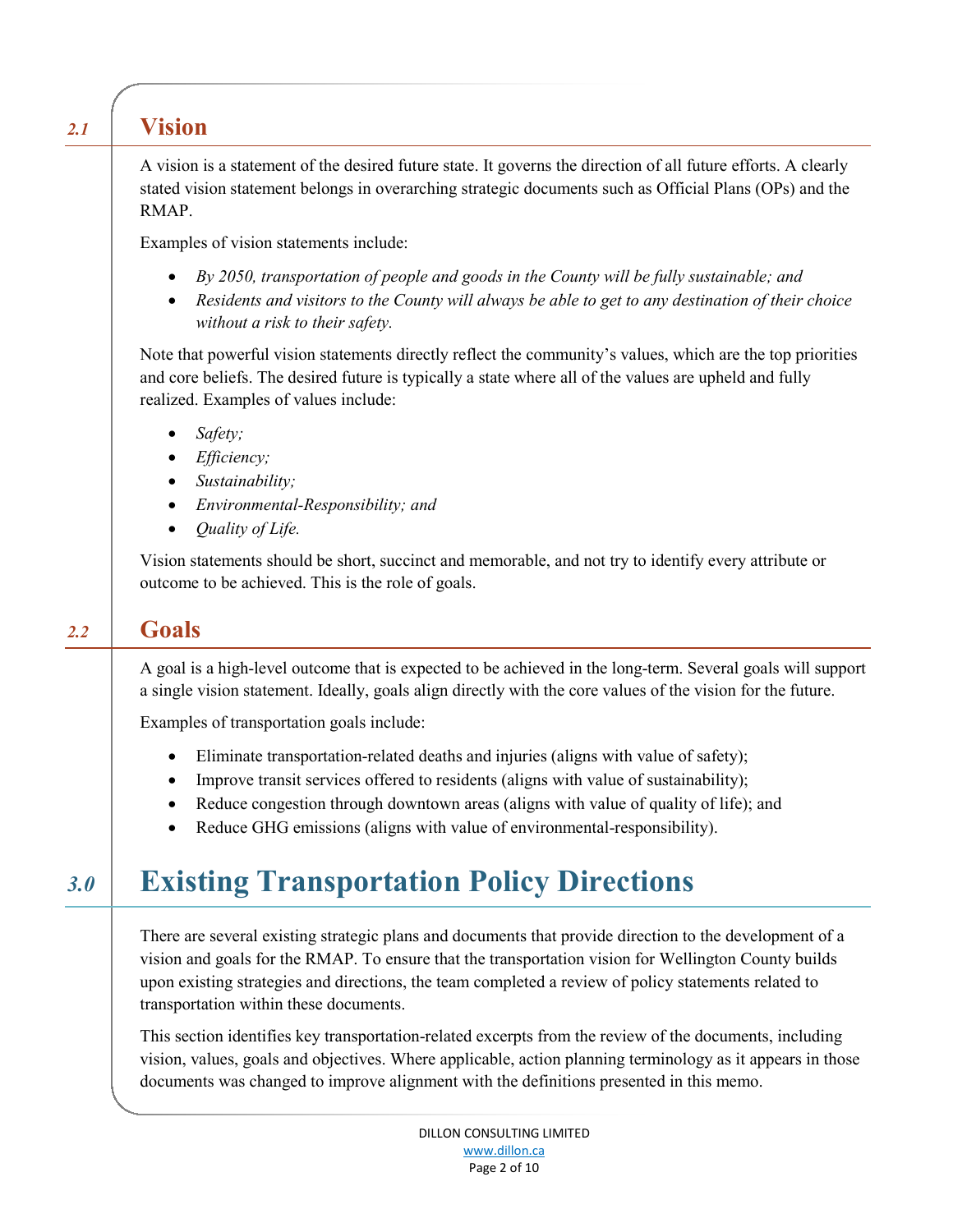The documents reviewed, arranged by date of publication, include:

- Wellington County Official Plan (2019);
- Wellington County Strategic Action Plan (2019);
- Wellington County Active Transportation Master Plan (2012); and
- Wellington County Asset Management Plan (2013).

For each document reviewed, values are identified that provide insight into the development of a vision statement and goals for the RMAP.

## *3.1* **Wellington County Official Plan**

The Official Plan sets direction over the next 20 years for the physical development of the County, its local municipalities and to the long term protection of County resources. The plan also includes policy direction for the County's transportation network. The following was taken from Part 12: Transportation of the Official Plan.

| <b>Policies</b>                                                                                                                                                                                                                                                                                                                                                                                                                | Overview of<br><b>Relevant Values</b>                                                 |
|--------------------------------------------------------------------------------------------------------------------------------------------------------------------------------------------------------------------------------------------------------------------------------------------------------------------------------------------------------------------------------------------------------------------------------|---------------------------------------------------------------------------------------|
| <b>Vision</b><br>"The County will encourage the development of safe and efficient transportation<br>systems which are both environmentally responsible and convenient for users. The<br>County will co-operate with surrounding jurisdictions to develop a transportation<br>system that recognizes the mobility of people within this area and their need for<br>effective inter-regional transportation systems." (Page 153) | Safety for<br>vehicles and<br>pedestrians<br>Efficient and<br>fiscally<br>responsible |
| Goals                                                                                                                                                                                                                                                                                                                                                                                                                          | Environmentally                                                                       |
| "Over the next twenty years County Council commits to pursue planning policies<br>which achieve the following:                                                                                                                                                                                                                                                                                                                 | responsible<br>Convenient for                                                         |
| Goal $#13$ : Provide the infrastructure required to accommodate growth in an<br>environmentally and fiscally responsible manner;                                                                                                                                                                                                                                                                                               | users<br>Effective inter-                                                             |
| Goal #20: Develop a safe and efficient transportation system for people, goods and<br>services" (Pages 3-4)                                                                                                                                                                                                                                                                                                                    | regional<br>connections                                                               |
| (The following was taken from the Urban Centres section of the Official Plan)                                                                                                                                                                                                                                                                                                                                                  | Reliance on<br>automobiles and                                                        |
| The major objectives of all urban centres are:                                                                                                                                                                                                                                                                                                                                                                                 | trucks                                                                                |
| "k) to provide for a safe and efficient vehicular and pedestrian<br>transportation system in the community." (Page 78)                                                                                                                                                                                                                                                                                                         | Facilitate desire<br>to use                                                           |
| (The following was taken from the Roadways section of the Official Plan)                                                                                                                                                                                                                                                                                                                                                       | automobiles                                                                           |
| "Roadways are far and away the most important means of transportation in<br>Wellington. The County of Wellington accepts the heavy reliance on automobiles<br>and trucks in small towns and rural areas and will make its best efforts at                                                                                                                                                                                      |                                                                                       |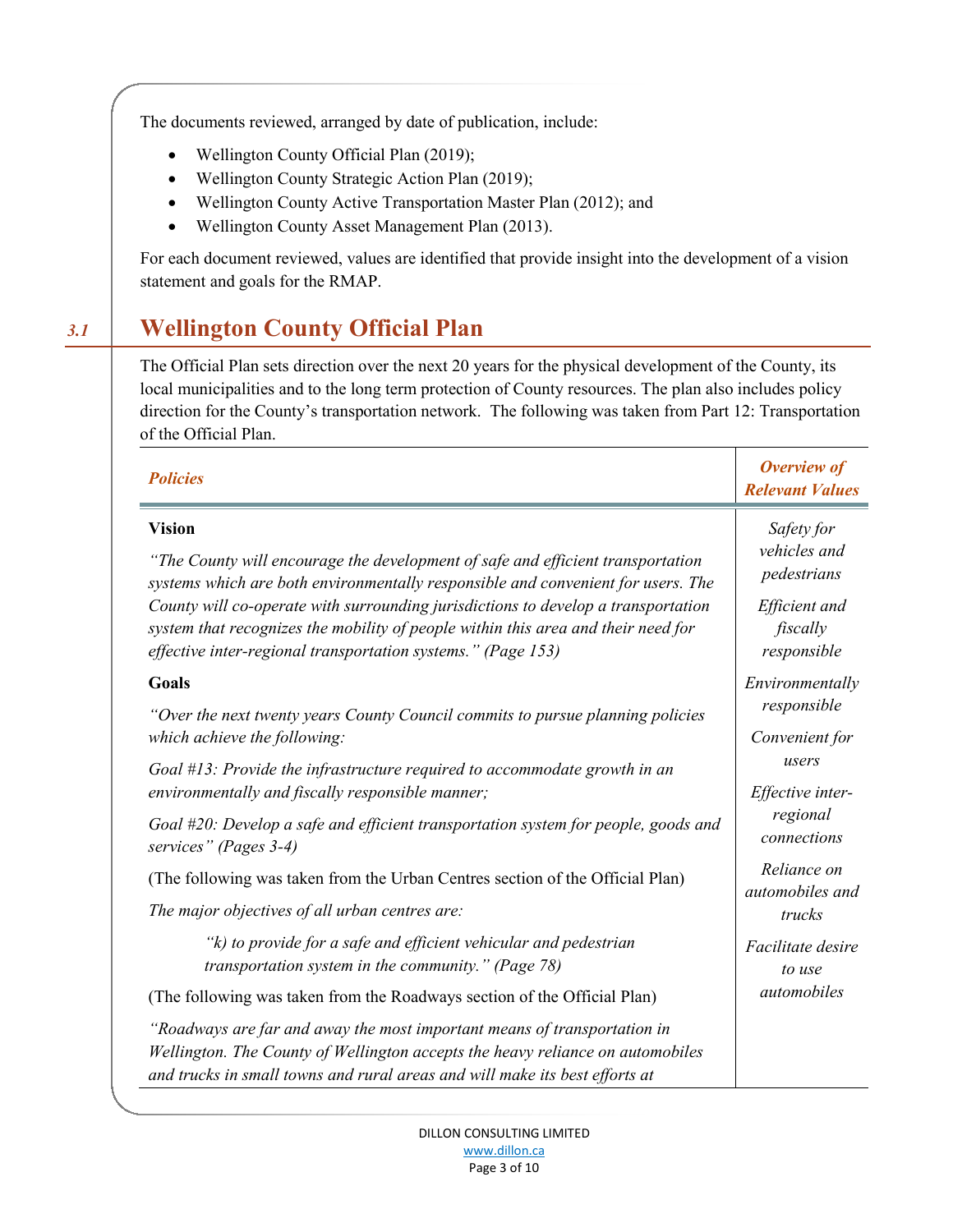| <b>Policies</b>                                                             | <b>Overview of</b><br><b>Relevant Values</b> |
|-----------------------------------------------------------------------------|----------------------------------------------|
| encouraging safe, efficient and convenient community design practices which |                                              |
| facilitate people's desires to use automobiles." (Page 154)                 |                                              |

## *3.2* **Wellington County Strategic Action Plan**

The Plan was developed by County senior staff and elected municipal officials to provide direction to strengthen the County's corporate culture, collaborative nature, cohesiveness and decision-making processes. The plan includes strong corporate values and how to capitalize on potential opportunities in the future. Many of these have relevance to how transportation decisions are made.

| <b>Policies</b>                                                                                                                                                                                                                                                                                                                                                                                                                                                                                                                                                                                                                                                                                                                                                                                                                                                                                                                                                                                                                                                                                                                                                                                                                                                                                                                                                                                                                                                                                                                                                                                                                                                                                                                                                                           | Overview of<br><b>Relevant Values</b>                                                                                                                                                                                  |
|-------------------------------------------------------------------------------------------------------------------------------------------------------------------------------------------------------------------------------------------------------------------------------------------------------------------------------------------------------------------------------------------------------------------------------------------------------------------------------------------------------------------------------------------------------------------------------------------------------------------------------------------------------------------------------------------------------------------------------------------------------------------------------------------------------------------------------------------------------------------------------------------------------------------------------------------------------------------------------------------------------------------------------------------------------------------------------------------------------------------------------------------------------------------------------------------------------------------------------------------------------------------------------------------------------------------------------------------------------------------------------------------------------------------------------------------------------------------------------------------------------------------------------------------------------------------------------------------------------------------------------------------------------------------------------------------------------------------------------------------------------------------------------------------|------------------------------------------------------------------------------------------------------------------------------------------------------------------------------------------------------------------------|
| <b>Values</b><br>Personal well-being of its residents, employees, elected citizen<br>$\bullet$<br>representatives – Wellington County understands that the People it serves,<br>the People it employs and the People that help provide direction and<br>guidance are what make the County special. They give it character and<br>are ultimately the reason why the County is in business.<br>Openness and transparency in the decisions the County makes and how it<br>$\bullet$<br>conducts business - Wellington County understands that to be successful<br>in being the best at providing services and making decisions it needs to<br>ensure they are working in an environment that promotes openness<br>through trust and transparency. This also includes creating a corporate<br>environment built around principles of inclusion and diversity.<br>Collaboration as a base for how the County works internally and with<br>$\bullet$<br>external partners - Wellington County understands that it is better to<br>work together as a cohesive team and with its partners instead of going it<br>alone. True community success is built more effectively and most<br>efficiently through collaboration and unison of efforts.<br>Responsibility for the County's future – Wellington County understands<br>$\bullet$<br>that as an organization it is the gate keeper to the County's future $-a$<br>responsibility it does not take lightly. This also means the County is a<br>good steward of the environment as it employs principles of sustainability<br>in its daily operations and decision-making processes" (Page 4)<br><b>Goals</b><br>"Wellington County will embrace its values as it aspires to Continuously work<br>collaboratively to ensure the County has the: | Openness and<br>transparency in<br>decision-making<br>process<br>Collaboration<br>with stakeholders<br>Environmental<br>sustainability<br>Well-being of<br>residents<br>High quality<br>services and<br>infrastructure |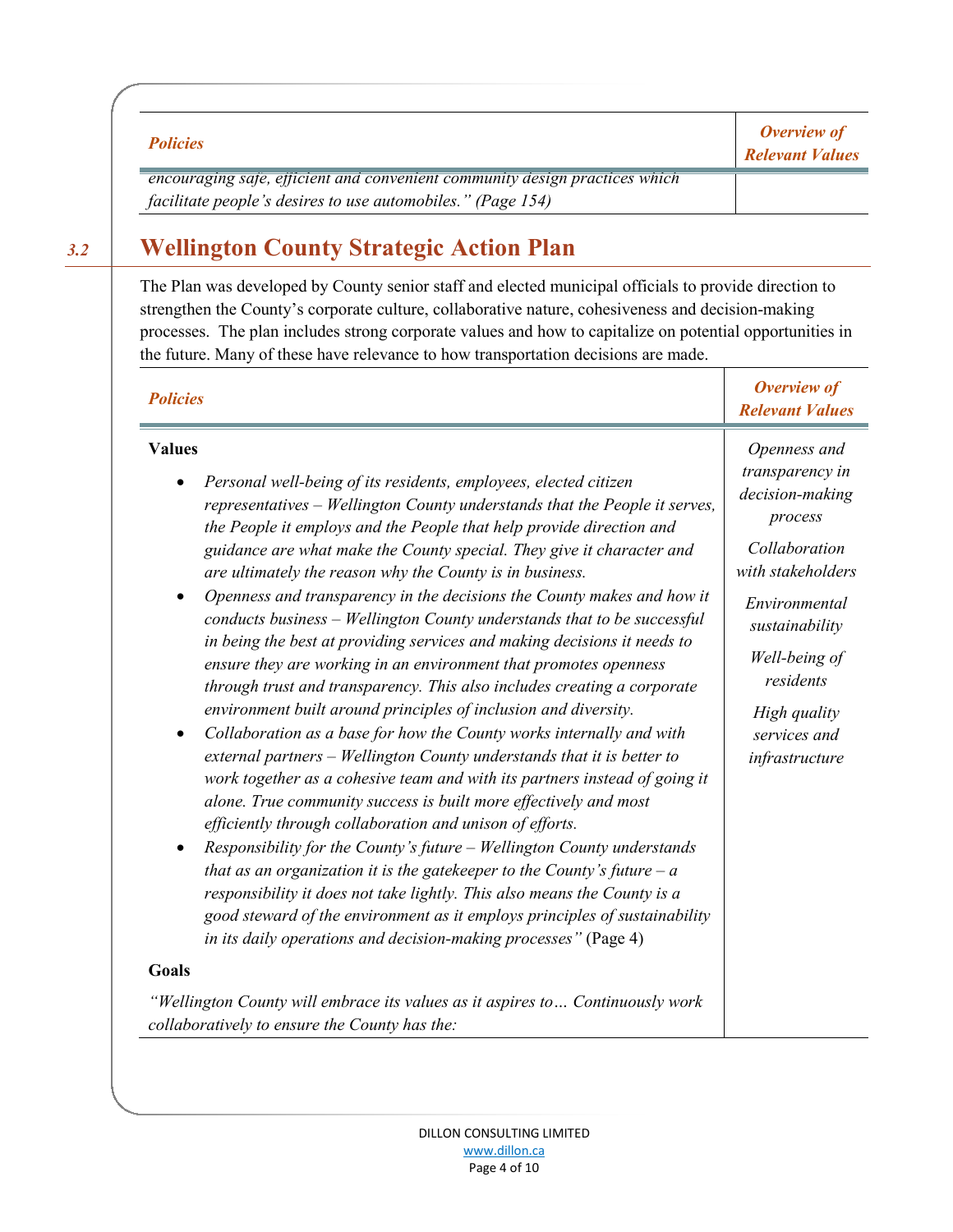| <b>Policies</b>                                                                                                                                                      | <b>Overview of</b><br><b>Relevant Values</b> |
|----------------------------------------------------------------------------------------------------------------------------------------------------------------------|----------------------------------------------|
| Best PEOPLE in place to provide the best services and make the best<br>$\bullet$<br>decisions                                                                        |                                              |
| Best PROCESSES in place to collectively make the best decisions<br>$\bullet$<br>Best SERVICES in place to service the County's residents and businesses<br>$\bullet$ |                                              |
| Best INFRASTRUCTURE in place to meet the current and future needs of<br>$\bullet$<br>the community" (Page 5)                                                         |                                              |

## *3.3* **Wellington Active Transportation Master Plan**

The Active Transportation Plan identifies important policies and values that are focused on the implementation of bicycle networks on both local and County roads.

| <b>Policies</b>                                                                                                                                                                                                                                                                                                                                                                          | Overview of<br><b>Relevant Values</b>                               |
|------------------------------------------------------------------------------------------------------------------------------------------------------------------------------------------------------------------------------------------------------------------------------------------------------------------------------------------------------------------------------------------|---------------------------------------------------------------------|
| <b>Vision</b><br>"Create and improve opportunities through the County for active recreation and<br>active transportation." (Page EX-3)                                                                                                                                                                                                                                                   | Connecting<br>communities in<br>the County                          |
| <b>Values/Goals</b>                                                                                                                                                                                                                                                                                                                                                                      | Visible                                                             |
| "The principles guided the initial stages of the route selection process during the<br><b>Active Transportation Plan study.</b>                                                                                                                                                                                                                                                          | Easy to access<br>Integrated with                                   |
| Visible - Active transportation routes should be a visible component of the<br>transportation system                                                                                                                                                                                                                                                                                     | all modes<br>Sustainable                                            |
| Connected/Linked - The Active Transportation network should link communities<br>and important destinations throughout the County such as commercial,<br>employment and residential areas, community centres, leisure, recreation and<br>tourist destinations, parks, schools, etc.                                                                                                       | Cost effective<br>Context sensitive<br>to different<br>environments |
| The County-wide network should link existing and planned Active Transportation<br>and trail facilities at the local municipal level and should be seamlessly connected<br>to neighbouring municipalities. Active Transportation routes will provide<br>crossings of major barriers (e.g. railways, highways, major arterial roads, valleys<br>and rivers etc.) at appropriate locations. | Attractive and<br>interesting design                                |
| Easy to Access - Routes should be easily accessible from local neighbourhoods<br>within the County                                                                                                                                                                                                                                                                                       |                                                                     |
| Integrated - The network should be integrated with other modes of transportation,<br>particularly public transit. Routes will provide access to existing and<br>future/planned transit stations and hubs (e.g. GO, Greyhound etc.).                                                                                                                                                      |                                                                     |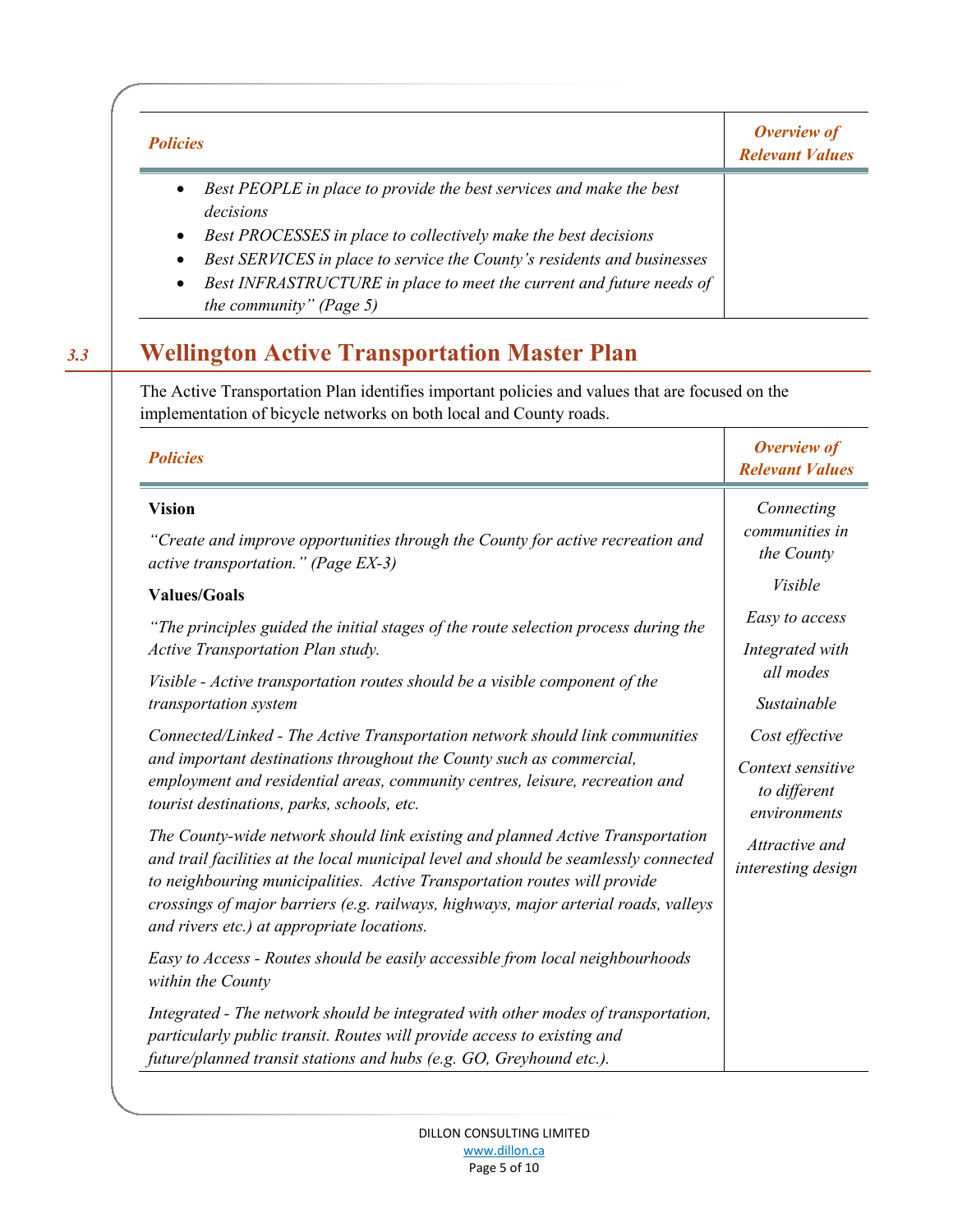| <b>Policies</b>                                                                                                                                                                                                                                                                                                                                                                                                                                                                                                                                            | Overview of<br><b>Relevant Values</b> |
|------------------------------------------------------------------------------------------------------------------------------------------------------------------------------------------------------------------------------------------------------------------------------------------------------------------------------------------------------------------------------------------------------------------------------------------------------------------------------------------------------------------------------------------------------------|---------------------------------------|
| Attractive & Interesting - Routes should take advantage of attractive and scenic<br>areas, view and vistas. Routes should provide users with the opportunity to<br>experience and appreciate the natural and cultural heritage assets throughout<br>Wellington County.                                                                                                                                                                                                                                                                                     |                                       |
| Accessible - Where possible and practical, off-road routes will be accessible. It is<br>recognized however that not all off-road routes will be accessible in all locations.<br>Routes will be appropriately signed to communicate the level of accessibility so<br>that users can make their own decision about use based on their personal level of<br>mobility.                                                                                                                                                                                         |                                       |
| Context Sensitive - Facility design for individual routes should follow widely<br>accepted guidelines but may also be modified to respond to the immediate<br>surroundings. For example, off-road routes should be appropriately located when<br>associated with natural heritage features, therefore each site's characteristics<br>should be carefully considered when the alignment and design details are being<br>developed for routes in natural heritage areas.                                                                                     |                                       |
| Sustainable - Sustainability will be a key consideration in the alignment, design<br>and selection of materials for on and off-road Active Transportation routes.                                                                                                                                                                                                                                                                                                                                                                                          |                                       |
| Cost-Effective - The cost to implement and maintain the Active Transportation and<br>trail network and supporting facilities/amenities should be phased over time and<br>designed to be affordable and appropriate in scale for the County and the local<br>municipalities. User safety will not be compromised in the interest of minimizing<br>initial construction or ongoing operational costs. Opportunities for partnerships<br>with other levels of government and outside organizations should be pursued<br>wherever possible." (Page $5-4-5-5$ ) |                                       |

## *3.4* **Wellington County Asset Management Plan**

The County's Asset Management is an integrated approach to provide services to the community at Council approved levels in a sustainable manner. The plan uses life cycle best practice principles to facilitate long term financial planning to reduce risk and to achieve the best value from corporate asset investment. The plan includes principles for the transportation network, including how to preserve and expand assets.

| <b>Policies</b> | <b>Overview of</b><br><b>Relevant Values</b> |
|-----------------|----------------------------------------------|
| <b>Vision</b>   | Preserving the<br>system (tracking           |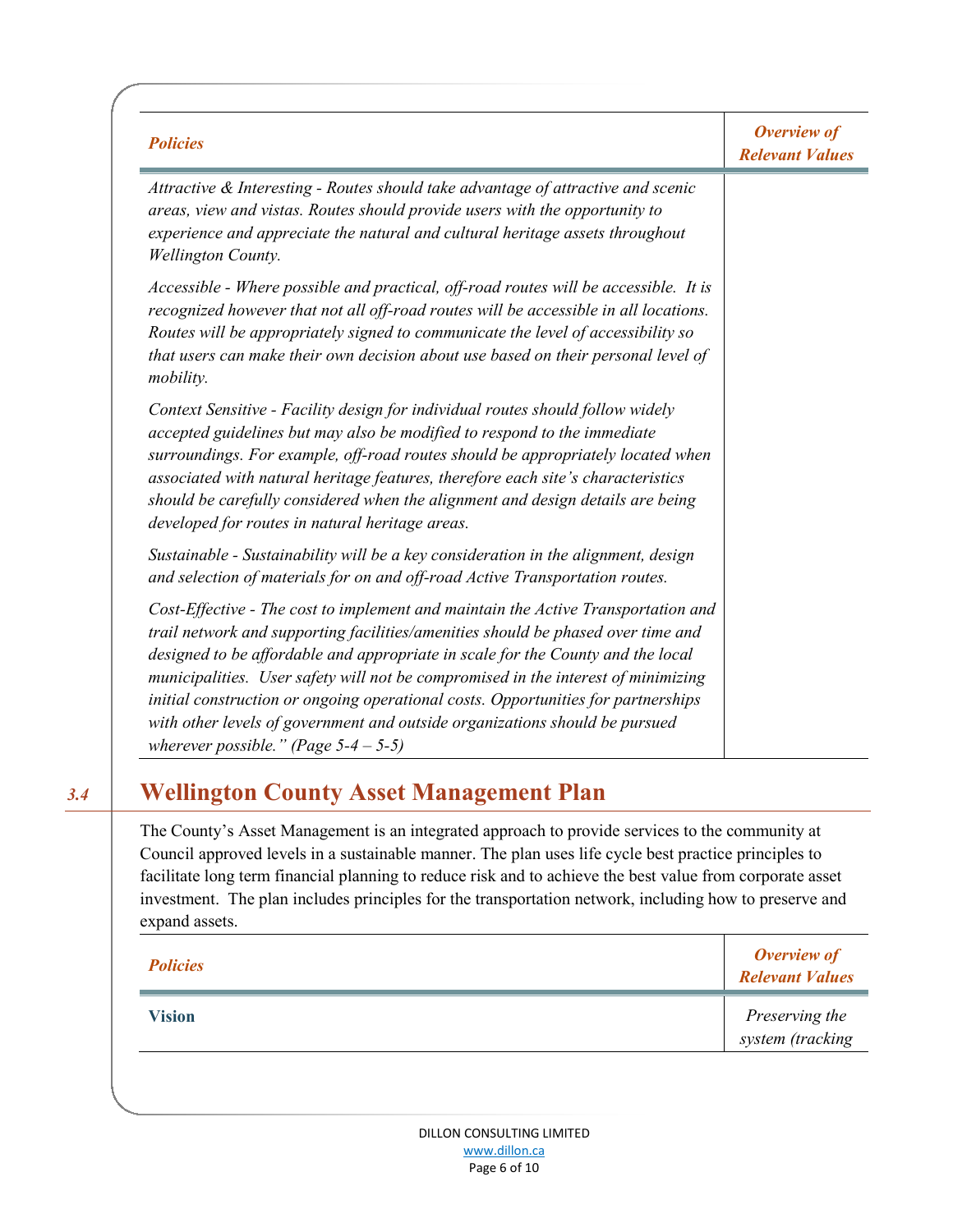| "The County of Wellington provides a safe and functional transportation network<br>for people and products. The Roads Division maintains, repairs and rehabilitates                                                                                                                                                                                                           | maintenance of<br>assets) |
|-------------------------------------------------------------------------------------------------------------------------------------------------------------------------------------------------------------------------------------------------------------------------------------------------------------------------------------------------------------------------------|---------------------------|
| <i>this network.</i> " (Page 7)                                                                                                                                                                                                                                                                                                                                               | User safety               |
| <b>Goals</b>                                                                                                                                                                                                                                                                                                                                                                  | User mobility             |
| "Preserve the transportation system"                                                                                                                                                                                                                                                                                                                                          | <i>Expand capacity</i>    |
| Provide user safety and mobility                                                                                                                                                                                                                                                                                                                                              | (need to invest in        |
| Expand system capacity" (Page 7)                                                                                                                                                                                                                                                                                                                                              | new                       |
| "County Official Plan identifies sustainable development as a core goal. How and<br>where the County plans to grow must balance investment in new infrastructure<br>with investment in existing infrastructure. Asset management plans help to identify<br>the long-term capital costs of maintaining, rehabilitating, or replacing existing<br>assets as they age." (Page 3) | infrastructure            |
| Currently the County is addressing capital investment and has assumed that<br>operational maintenance activities occur at a level that allows the asset to achieve<br>its expected useful life. Tracking maintenance activities by asset may be a future<br>consideration in order to better document the entire asset life cycle cost." (Page<br>5)                          |                           |

# *4.0* **Summary of Findings**

The review of existing documents identified key values from each document that relate to a desirable Vision and Goals for the RMAP. The transportation-related values from each document are summarized in **Table 1**.

**Table 1: Values from Existing Documents**

| <i>Values</i>                           | <b>Wellington</b><br>County<br><b>Official Plan</b> | <b>Wellington</b><br>County<br><b>Strategic</b><br><b>Action Plan</b> | <b>Wellington</b><br><i><b>Active</b></i><br><b>Transportation</b><br><b>Master Plan</b> | <b>Wellington</b><br><b>County Asset</b><br><b>Management</b><br><b>Plan</b> |
|-----------------------------------------|-----------------------------------------------------|-----------------------------------------------------------------------|------------------------------------------------------------------------------------------|------------------------------------------------------------------------------|
| Sustainable                             |                                                     | X                                                                     | X                                                                                        | X                                                                            |
| Safety                                  | X                                                   |                                                                       | X                                                                                        | X                                                                            |
| Visible and Easy to Access<br>(Cycling) |                                                     |                                                                       | X                                                                                        |                                                                              |
| Reliance on Automobiles and<br>Trucks   | X                                                   |                                                                       |                                                                                          |                                                                              |
| Facilitate Desire to use<br>Automobiles | X                                                   |                                                                       |                                                                                          |                                                                              |
| <b>Connecting Communities</b>           | X                                                   |                                                                       | X                                                                                        |                                                                              |
| <b>Environmentally Responsible</b>      | $X \$                                               | X                                                                     |                                                                                          |                                                                              |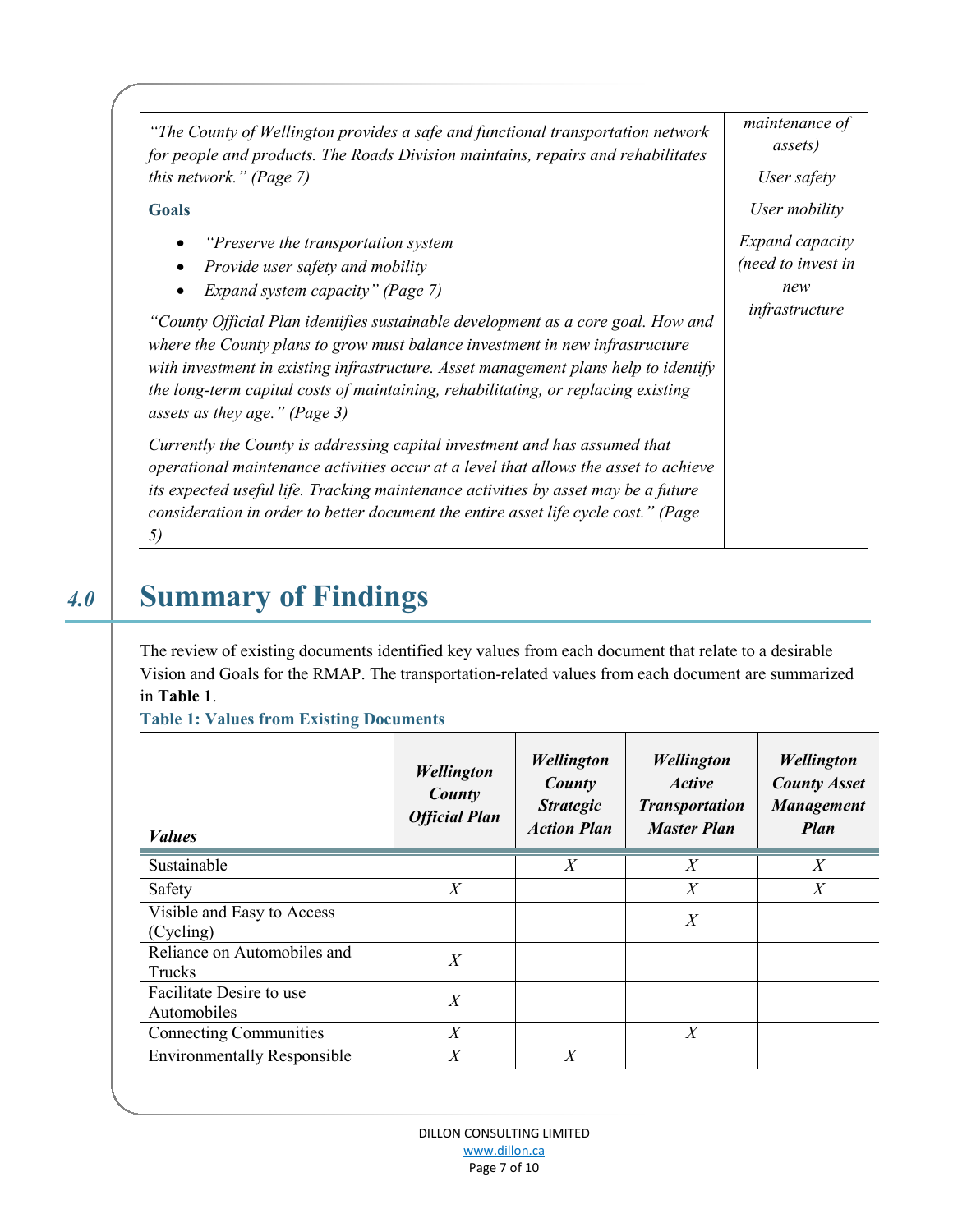| <b>Values</b>                                        | <b>Wellington</b><br>County<br><b>Official Plan</b> | <b>Wellington</b><br>County<br><b>Strategic</b><br><b>Action Plan</b> | <b>Wellington</b><br><i><b>Active</b></i><br><b>Transportation</b><br><b>Master Plan</b> | <b>Wellington</b><br><b>County Asset</b><br><b>Management</b><br><b>Plan</b> |
|------------------------------------------------------|-----------------------------------------------------|-----------------------------------------------------------------------|------------------------------------------------------------------------------------------|------------------------------------------------------------------------------|
| Convenient                                           | $\overline{X}$                                      |                                                                       |                                                                                          |                                                                              |
| Context Sensitive (Cycling)                          |                                                     |                                                                       | $\overline{X}$                                                                           |                                                                              |
| Attractive and Interesting Design<br>(Cycling)       |                                                     |                                                                       | X                                                                                        |                                                                              |
| Integrated with all Modes<br>(Cycling)               |                                                     |                                                                       | $\overline{X}$                                                                           |                                                                              |
| Cost Effective / Efficient /<br>Fiscally-Responsible | $\overline{X}$                                      |                                                                       | X                                                                                        | $\overline{X}$                                                               |
| Openness and Transparency                            |                                                     | X                                                                     |                                                                                          |                                                                              |
| Collaboration with Stakeholders                      |                                                     | $\overline{X}$                                                        |                                                                                          |                                                                              |
| Well-being of Residents                              |                                                     | $\overline{X}$                                                        |                                                                                          |                                                                              |
| High Quality Services and<br>Infrastructure          |                                                     | $\overline{X}$                                                        |                                                                                          |                                                                              |
| Preserve the System                                  |                                                     |                                                                       |                                                                                          | X                                                                            |
| <b>Improve User Mobility</b>                         |                                                     |                                                                       | X                                                                                        | $\overline{X}$                                                               |
| Expand Capacity (need to invest)                     | $\overline{X}$                                      |                                                                       |                                                                                          | X                                                                            |

The values identified in **Table 1** were the foundation for the proposed vision statement (including their definitions) in the following section.

# *5.0* **Vision and Goals for the Wellington RMAP**

The vision statement and goals should build on the values identified in other County policy documents noted in **Table 1** above. The values outline both key attributes of the County's transportation network (e.g. safety, environmental responsibility, etc.), and how decisions are made (e.g. openness and transparency). These are both important elements to identify in a vision statement and corresponding goals of the RMAP.

A draft vision statement and goals were presented to the TAG. There was support from the TAG on both, with some minor comments received which were incorporated into the final statements below.

The refined vision and goals were then presented to the public during the first round of engagement using an online survey. There were 103 responses received, the majority of which was positive.

Respondents were asked if the vision statement captured what mattered most in the RMAP. More than 75% of the respondents selected "yes". Other community values that were important to respondents include health, environment and inclusiveness. The values were captured in the reference to "sustainability" in the vision statement, while others were captured in the goals. Based on this, no changes to the draft vision statement were made based on public feedback.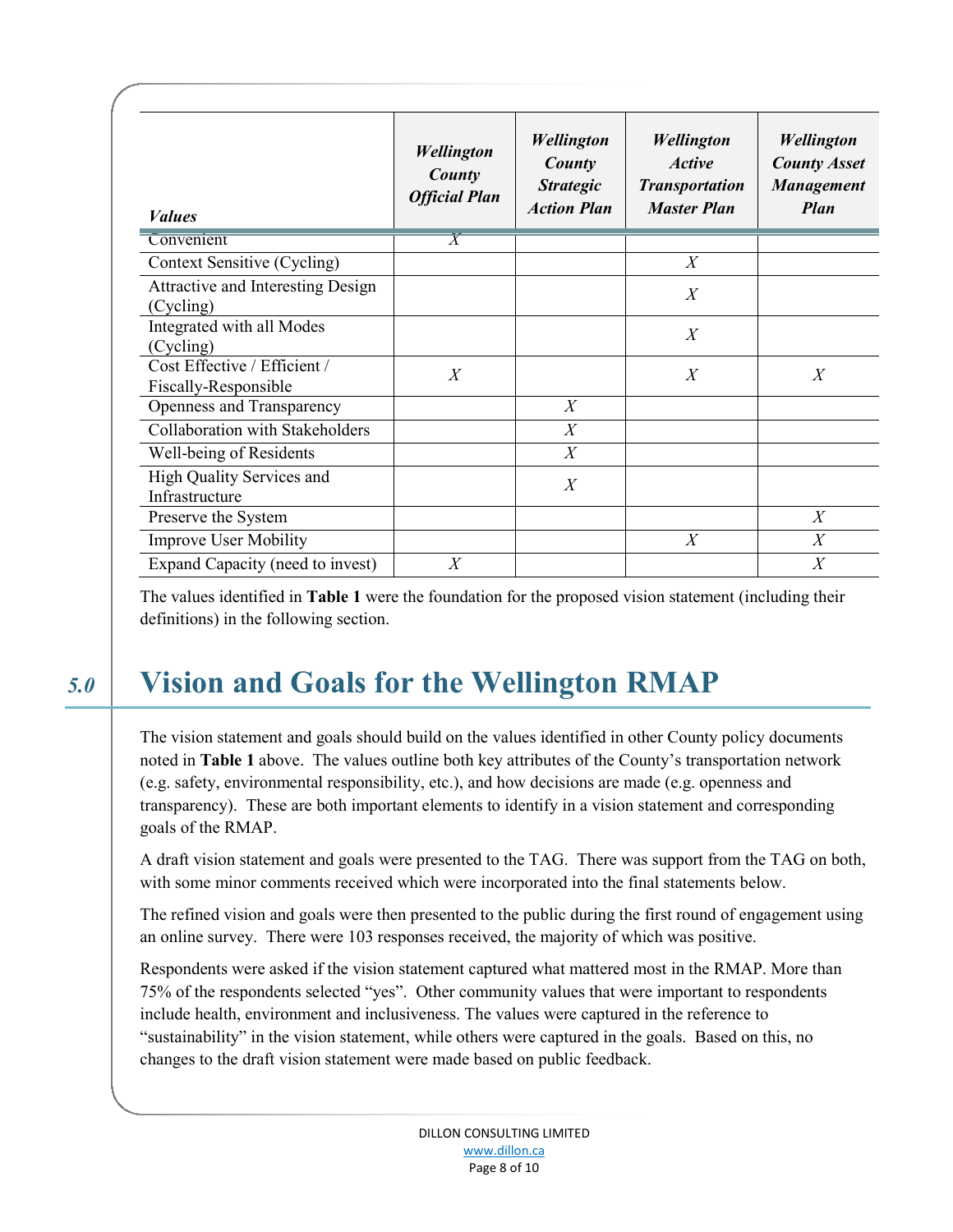Respondents were also asked to prioritize the goals of the RMAP in order of importance. This helped the project team understand the most important issues that the public would like to see addressed. The final goals identified below are presented in order of importance to the public.

### *5.1* **Vision**

Based on the above assessment, the following vision is proposed for the RMAP.

**To connect people and goods across the County safely, conveniently, efficiently and sustainably.**

### *5.2* **Goals**

The following goals are recommended that align with the vision. The goals are ordered based on the level of importance to the public, and are separated into:

- A. Transportation Network Goals: Goals that are used to help assess transportation options
- B. Process Goals: Goals that define a process of how decisions are made

### **A. Transportation Network Goals:**

### **1. Create a Transportation Network with a Focus on Safety**

The movement of people and goods in Wellington County will be safe for users of all modes. All maintenance, repairs, rehabilitation and expansion of the County transportation network will prioritize safety and functionality.

**2. Provide Sustainable and Equitable Mobility Options that Connect Communities**

The County will continue to find ways to improve/enhance mobility options including active transportation and transit to provide sustainable and equitable access of goods and service, employment and education and recreational opportunities between urban hamlets and other key destinations in the County.

**3. Be Proactive in Planning for Future Expansion of the County Road Network based on Complete Streets Principles while Considering the Quality of Life of Residents**

The County will be proactive in expanding the capacity of County roads to accommodate anticipated growth in traffic to minimize peak period delays where warranted based on Complete Streets principles, while considering the residents' quality of life. Complete Streets is a framework which aligns the role and function of the facility, including its ability to accommodate a wide range of users and modes as appropriate, with its design. This could include access and use by cars, trucks, bicycles, pedestrians and transit. Some aspects of the Complete Streets principles will need to be co-ordinated, implemented, funded and maintained by the local municipality. During this planning process, the local residents' quality of life will be considered as part of determining the appropriate design of the road network.